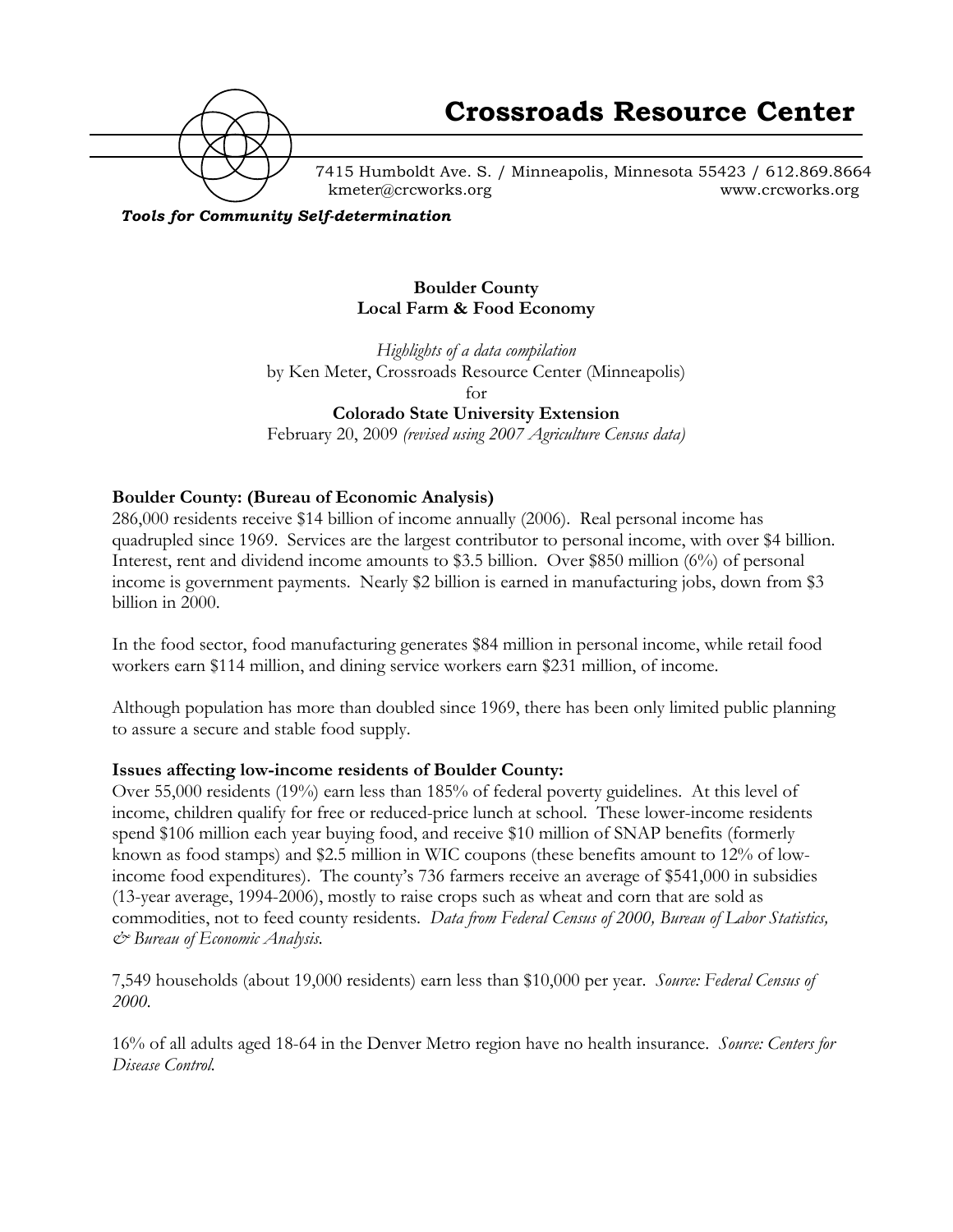Boulder Community Hospital estimated it would spend \$42 million on unreimbursed health care costs in 2005. [Source: Alicia Wallace, *The Daily Camera*, Nov. 16, 2005].

#### **Food-related health conditions:**

30% of Boulder County residents reported in 2007 that they eat five or more servings of fruit or vegetables each day. 70% do not. This is a key indicator of health, since proper fruit and vegetable consumption has been connected to better health outcomes. *Source: Centers for Disease Control.*

57% of county residents report they have at least 20 minutes of physical activity three or more days per week. *Source: Centers for Disease Control.*

2.2% of Boulder County residents have been diagnosed with diabetes, compared to 5% for the Denver Metro region. *Source: Centers for Disease Control.*

49% of county residents are overweight (35%) or obese (14%). Medical costs for treating these conditions in Colorado are estimated at \$874 million per year. *Source: Centers for Disease Control.*

*Food-related conditions for Metro Denver covered in the Big Cities Health Inventory (2007); trends from 1990 to 2004*

Mortality from heart disease in the Denver metro area fell 34%. Hispanics have lower rates than average; African-Americans have higher rates than average for the Metro area.

Cancer mortality rates fell 9%. African-Americans and Hispanics have higher rates than Whites. Mortality from diabetes increased 97%. Rates for African Americans are more than three times

those of Whites; Hispanic rates are more than double that of Whites. Infant mortality rate fell 40%.

African-American babies are twice as likely (rate=17 per 1,000) to be born underweight as Whites (9 per 1,000). Hispanic babies are slightly less likely to be underweight (8 per 1,000).

#### **Food and Nutrition programs:**

Boulder County residents received \$10 million in SNAP benefits (food coupons) in 2006, and \$2.5 million of WIC coupons in 2007.

#### **The county's farms (Agricultural Census, 2007)**

*Agriculture Census data for 2007 were released February 4, 2009*

#### *Land:*

- 746 farms. This is 2% of Colorado farms.
- 24 (3%) of these are  $1,000$  acres or more.
- 501 (67%) farms are less than 50 acres.
- The most prevalent farm size is 10-49 acres, with a total of 336 farms (45% of county).
- Average farm size is 185 acres, 22% of Colorado's average.
- The county has 137,668 acres of land in farms, an increase of 28% since 2002.
- This amounts to 0.4% of the state's farmland.
- 53% of farmland is pasture, and 40% is cropland.
- County farms have 37,363 acres of harvested cropland.
- 480 (64%) farms have a total of 33,871 acres of irrigated land  $-25\%$  of the county's farmland.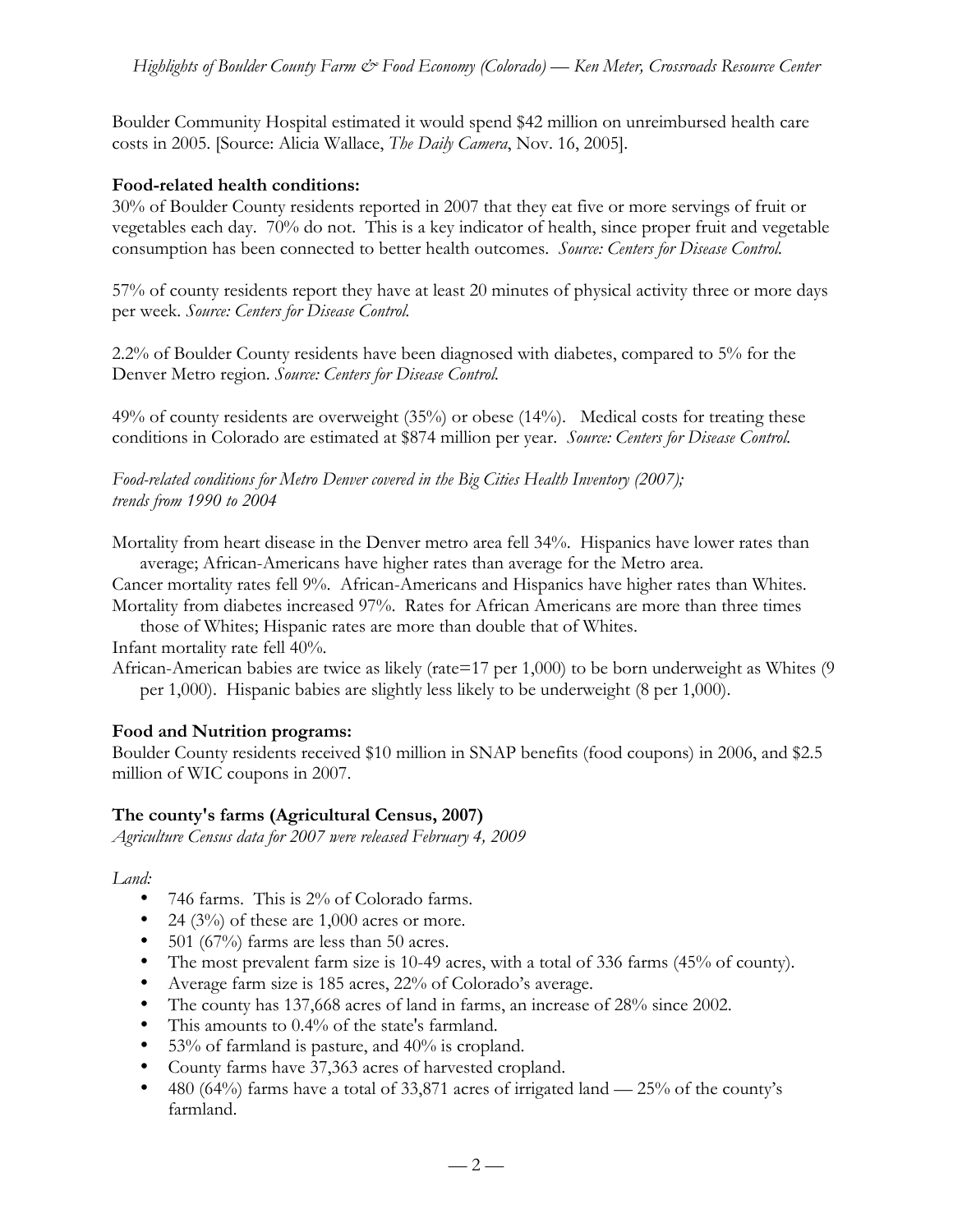- 81 farms receive irrigation water from the U.S. Bureau of Reclamation.
- Average value of land and buildings per farm is \$588,686. This is 66% of the state average of \$892,170, and only *half* the average value of land and buildings for the county's farms in 2002.

# *Sales:*

- \$34 million of crops and livestock sold (2007), 0.6% of state ag sales.
- This is a  $3\%$  increase in sales over 2002, though the number of acres farmed rose  $28\%$ .
- Total farm production expenses were \$39 million, for a total deficit of \$5 million in production costs. Production expenses in 2007 were 16% higher than in 2002.
- The largest single cost of production was hired labor, a total of \$8.5 million. Seed costs were next, at \$5 million.
- \$26 million of crops were sold (76% of sales), \$4 million more than 2002.
- \$8 million of livestock and products were sold (24% of sales). This is \$3 million less than in 2002, and \$7 million less than in 1997.
- The value of livestock products sold fell 47% from \$15 million in 1997 over the past decade, while the number of farms/ranches selling livestock, poultry and related products declined 19% from 357 in 1997 to 288 in 2002, and then increased to 316 in 2007.
- 513 (69%) of the county's farms sold less than \$10,000 of products in 2002. Their aggregate sales of \$1.2 million amounted to 4% of the county's farm product sales.
- 51 farms (7%) sold more than \$100,000 of products, an aggregate total of \$26.6 million, 78% of county farm product sales.
- 83 farms received \$376,000 of federal subsidies in 2007 [Note that Agriculture Census data differ from Bureau of Economic Analysis data], 43% more than in 2002.
- 63% (482) of county's farms reported net losses in 2007 even after subsidies are taken into account. This is higher than the Colorado average of 60% (22,370 of 37,054).

# *Nursery, Landscape and Ornamental Crops:*

- 38 farms sold \$15 million of ornamental and nursery crops; this is the single most important source of farm income in the county. This represents 5% of Colorado's total sales of ornamental crops.
- 9 farms sold \$46,000 of Christmas trees, up from 4 farms selling \$6,000 five years before.

# *Cattle & Dairy:*

- 193 ranches and farms hold an inventory of 10,771 cattle and calves.
- 5,586 cattle worth \$4.3 million were sold from 164 ranches in 2007. This represents a  $6\%$ increase in the number of farms and ranches selling cattle or calves since 2002.
- No farms were reported as selling milk or dairy products, down from 3 farms in 1997.
- 411 farms produced 78,000 dry tons of forage crops (hay, etc.).

# *Other livestock*  $\breve{c}$  *animal products:*

- 79 farms sold a total of \$1.6 million of horses. This means sales tripled in five years; the same number of farms sold \$532,000 of horses in 2002.
- 83 farms raise laying hens.
- 69 farms sell poultry and products, but 2007 sales were not reported by the Agriculture Census. County producers sold \$823,000 of poultry and products in 2002.
- 19 farms sold 258 hogs and pigs for a total of \$28,000. This is a decline of 39% in the number of farms, and 93% in sales, over the past decade.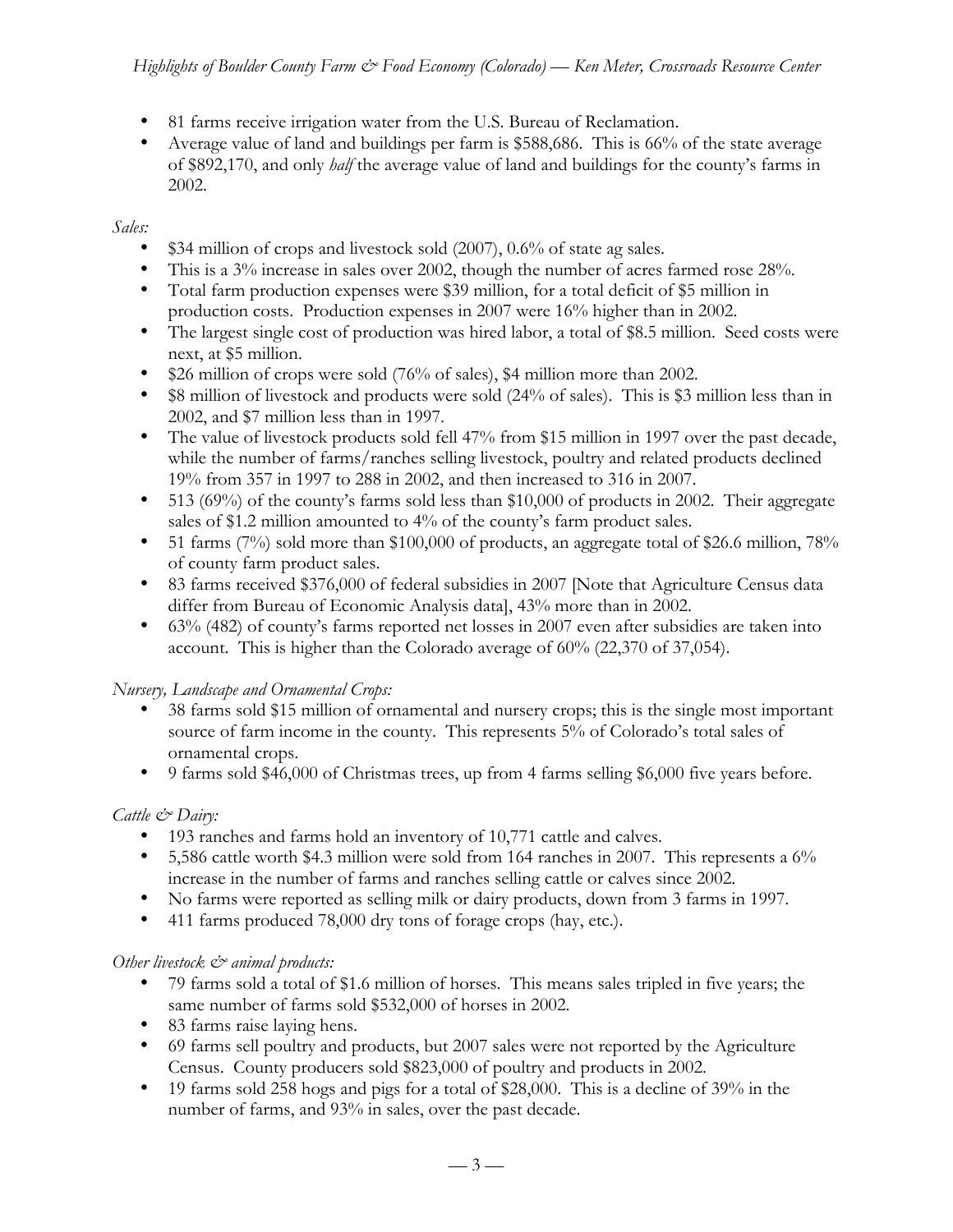• 41 farms hold an inventory of 1,343 sheep, lambs, and goats; selling \$235,000 worth. This is half of the 2002 inventory, but both the number of farms (46%) and sales (28%) increased.

# *Grains, Dry Edible Beans, Oil Crops, and others:*

- Boulder County farms sold \$2.3 million of grains, oil crops and edible beans, up from \$41.6 million sold in 2002 .
- 18 county farms raised \$1.2 million (336,000 bushels) of corn on 2,499 acres in 2007.
- This was an average price of \$3.65 per bushel.
- In 2002, 27 county farms raised 315,000 bushels of corn on 2,652 acres, so fewer farmers now raise more corn on less land.
- 20 of the county's farmers sold 116,607 bushels of wheat, primarily winter wheat, on 4,620 acres.
- Valued at \$673,000, this is 0.1% of the state's wheat crop.
- 3 farms raise sunflower seeds.
- 14 farms produce 131,000 bushels of barley on 1,337 acres, worth \$366,000.
- 2 farms produce dry edible beans, down from 8 farms in 2002.
- 3 farms produce sugar beets, down from 8 farms in 2002.

# *Vegetables & Melons (some farmers state that Ag Census data does not fully represent vegetable production):*

- Total vegetable and potato sales were \$1.98 million (0.7% of Colorado's), essentially the same as in 2002.
- 46 farms produce these vegetables on 520 acres of land; there were only 30 vegetable farms in 2002.
- This is 0.5% of Colorado's vegetable acreage.
- 14 farms raise 7 acres of potatoes.

# *Fruits (some farmers state that Ag Census data does not fully represent fruit production):*

- The county has 28 fruit farms with 36 acres of orchard, compared to 11 fruit farms and 22 acres of orchards in 2002.
- 32 farms sold \$163,000 of fruit and nuts, three times 2002 sales, and four times the number of farms. Boulder County has 4% of Colorado's fruit farms.

# *Direct and organic sales:*

- 105 farms sell \$715,000 of food directly to consumers. This is a  $31\%$  increase in the number of farms selling direct (80 in 2002), and a 31% decrease in direct sales, from \$952,000 in 2002. Direct sales account for 2% of county farm sales, four times the national average.
- Boulder County farmers make 4% of the state's direct sales (down from 5% in 2002, and 7% in 1997).
- Ten county farms reported \$260,000 of income from agri-tourism, up from \$16,000 in 2002.
- 30 county farms sold organic foods (\$809,000 sales) from 730 acres.
- This is 9% of Colorado farms selling organic, but only 1.6% of state sales (\$50.6 million).
- 10 farms market through community supported agriculture (CSA).
- 36 farms produce added-value products on the farm.

# *Conservation practices:*

- 165 farms use rotational management or intensive grazing.
- 128 farms use conservation practices.
- 31 farms generate some electricity on the farm.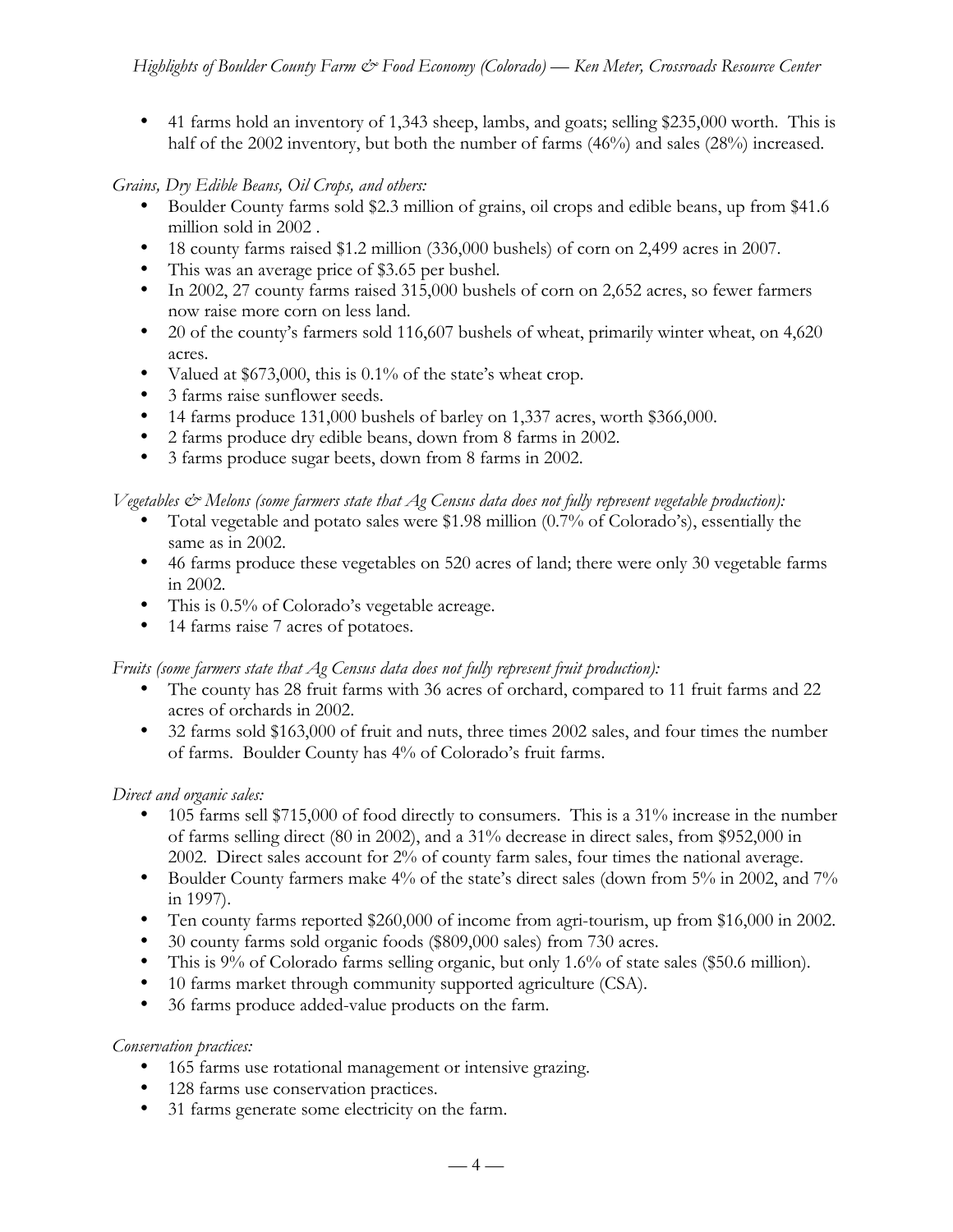# **Other Boulder County highlights (Agriculture Census 2007):**

- Ranks  $5<sup>th</sup>$  in Colorado for inventory of laying hens.
- Ranks  $6<sup>th</sup>$  in state for sales of ornamental and nursery crops, with \$15 million of sales.
- Ranks  $6<sup>th</sup>$  in state for sales of horses, with \$1.6 million of sales.
- Ranks  $9<sup>th</sup>$  in Colorado for fruit and nut production, with \$163,000 in sales.
- Farmers sell \$6.4 million of forage crops, up from \$3.6 million in 2002.
- Poultry sales were not reported in the 2007 census. Five years ago, in 2002, Boulder County was the fifth-largest poultry seller in state, with \$823,000 in sales.
- Ranks second in duck production in Colorado, down from first in 2002.
- Sales of cattle and calves totaled \$4.3 million.
- Sales of dairy products have been suppressed to protect confidentiality.

# **Colorado highlights (Agriculture Census 2007):**

- Ranks  $1<sup>st</sup>$  in nation for acreage devoted to proso millet (259,000 acres).
- Ranks  $2<sup>nd</sup>$  in U.S. for sales of sheep and goats (\$85 million).
- Ranks  $5^{\text{th}}$  in nation for sales of cattle and calves (\$3.2 billion).<br>• Ranks  $7^{\text{th}}$  in U.S. for acreage devoted to wheat (2.3 million act
- Ranks  $7<sup>th</sup>$  in U.S. for acreage devoted to wheat (2.3 million acres).
- Ranks  $7<sup>th</sup>$  in U.S. for acreage devoted to grain sorghum (153,000 acres).
- Colorado's 37,054 farms was 18% more farms than in 2002.
- Total sales of farm commodities totaled \$6 billion, a 34% increase over 2002.
- \$2 billion of farm sales came from selling crops.
- \$4 billion of farm sales came from selling livestock and products.
- Government payments rose 24% over 2002 levels, to \$156 million.
- The most prevalent farm size was 10-49 acres, with over 9,000 farms.
- The next most prevalent farm size was 50-179 acres, with 8,500.
- Third most prevalent farm size was more than 1,000 acres, with over 6,000 farms.
- 679 Colorado farms reported \$33 million of income from agri-tourism and related activities, up from \$12 million in 2002. However, 867 farms earned income from tourism in 2002.
- 2,777 state farms earned \$22.6 million selling products direct to consumers, up from \$17 million in sales in 2002.
- 425 Colorado farms devoted 102,936 acres to organic production. This included 49,000 acres of harvested cropland, 41,000 of pastureland, and 19,538 acres undergoing organic conversion.
- 347 of these organic farms sold \$50.6 million of organic products, including \$19 million of crops (this may include ornamental and greenhouse crops).
- 214 Colorado farms market through community supported agriculture (CSA).
- 1,709 state farms produce value-added products.
- 7,043 farms use conservation methods.
- 8,511 farms practice rotational management or intensive grazing.
- 969 Colorado farms generate energy or electricity on the farm.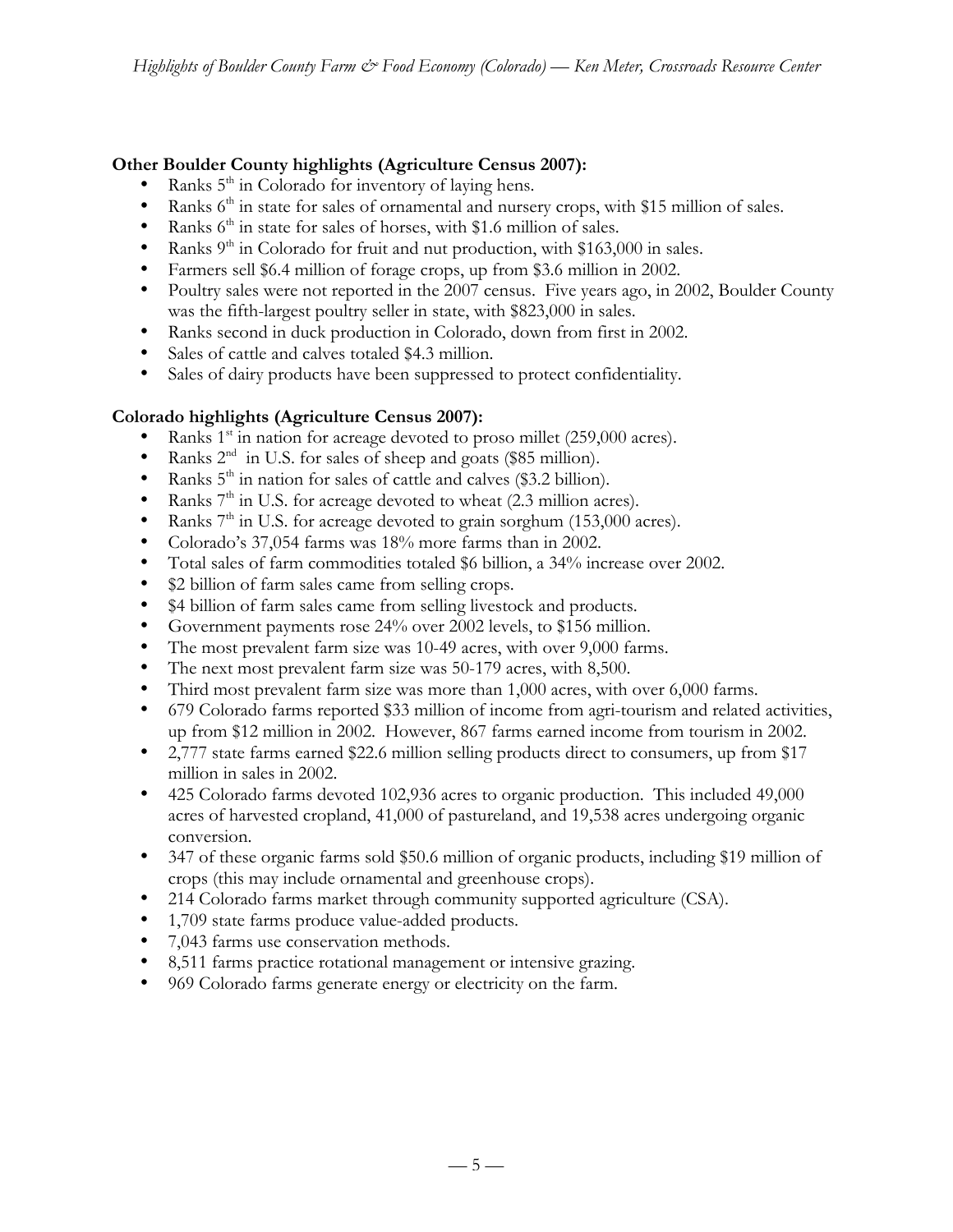# **Colorado's top 25 farm products in 2007 (Economic Research Service)**

*See chart on next page*

|                 | \$ millions |
|-----------------|-------------|
| Cattle & calves | 3,174.9     |
| Dairy products  | 515.5       |
| Wheat           | 418.6       |
| Corn            | 382.5       |
| Hay             | 362.6       |
| Ornamentals     | 322.0       |
| Hogs            | 198.5       |
| Potatoes        | 156.2       |
| Sheep & lambs   | 112.6       |
| Chickens & eggs | 74.1        |
| Onions          | 46.0        |
| Sugar beets     | 32.3        |
| Millet, proso   | 28.9        |
| Dry beans       | 24.3        |
| Barley          | 20.8        |
| Sunflowers      | 18.6        |
| Sorghum grain   | 17.1        |
| Peaches         | 17.1        |
| Corn, sweet     | 15.2        |
| Cabbage         | 11.6        |
| Cantaloupes     | 5.1         |
|                 |             |

*Note: Turkeys, lettuce, mushrooms, and carrots were also listed among Colorado's top 25 products, but sales figures for these products were not released by ERS.*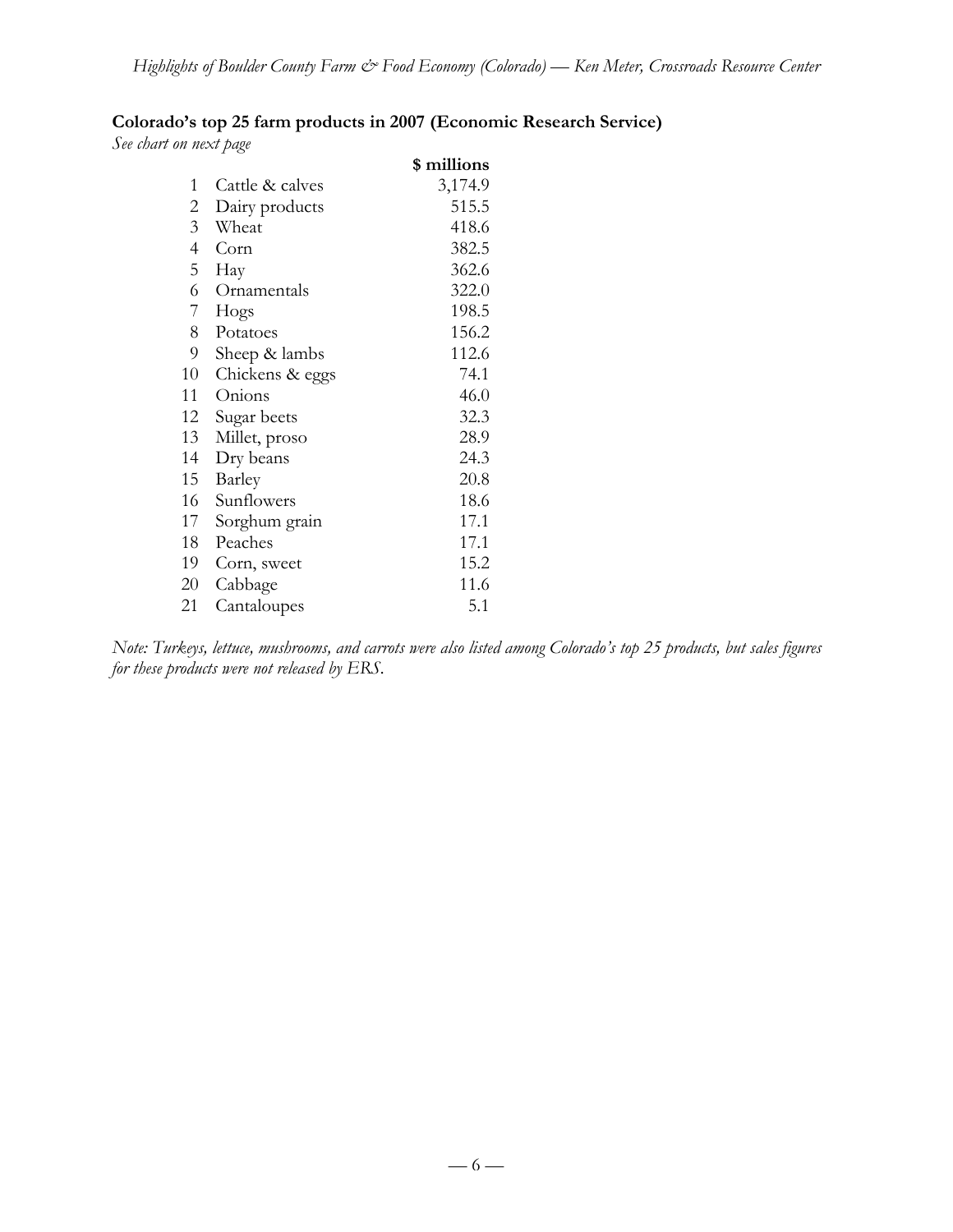

# **Colorado's Top Farm Products, 2007**

*Source: USDA Economic Research Service*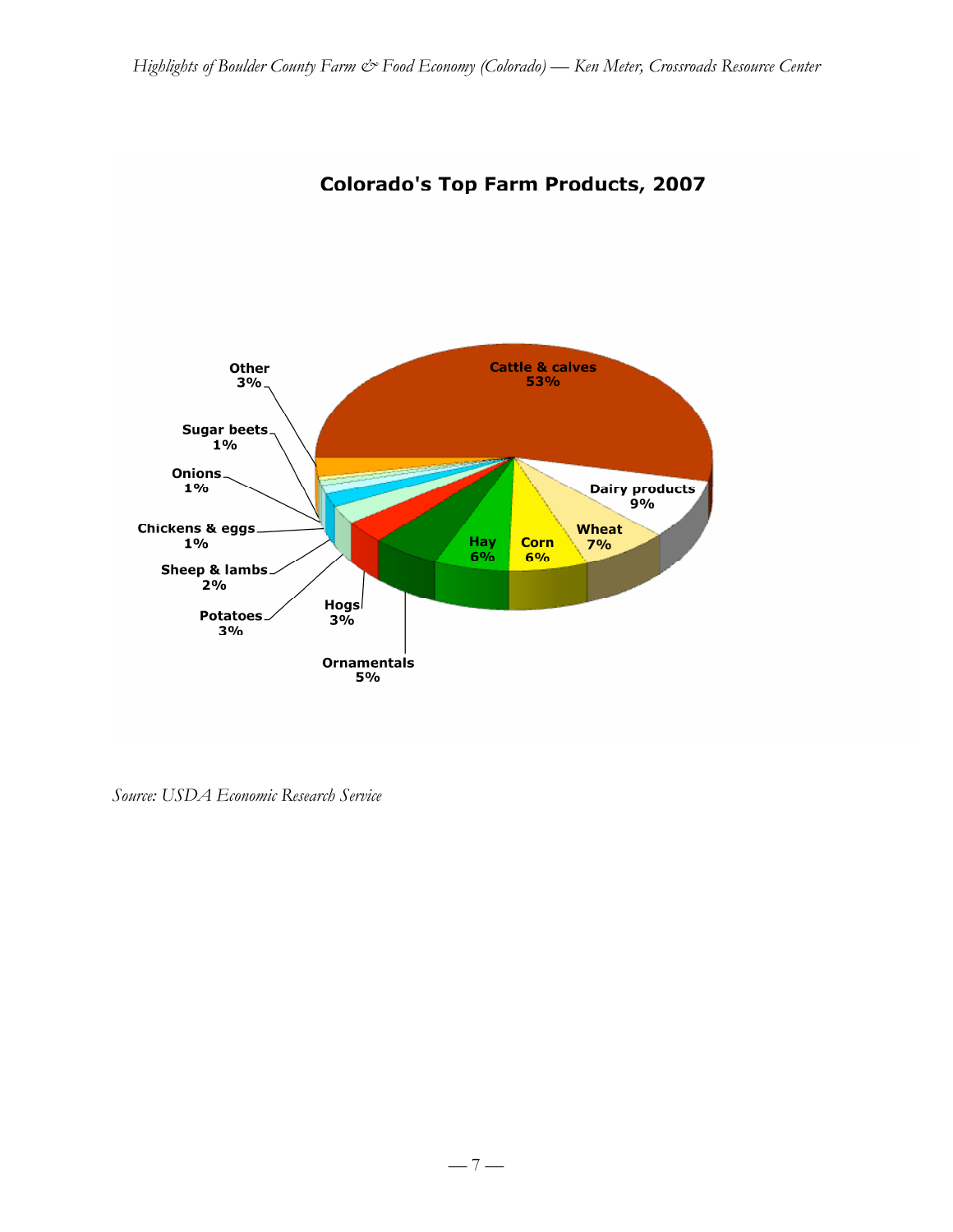### **Balance of Cash Receipts and Production Costs (Bureau of Economic Analysis):**

Boulder County ranchers and farmers sell \$54 million of commodities per year (1994-2006 average), spending \$64 million to raise them, for an average loss of \$10 million each year. The farm sector as a whole has not earned a positive cash flow from raising commodities (though clearly some individual farms have made money) since 1994. Note that these sales figures compiled by the BEA are higher than cash receipts recorded by the USDA Agriculture Census (above).

Overall, farm producers have suffered a deficit of \$127 million since 1994. Moreover, 63% of the county's farms and ranches reported a net loss in 2007 (Ag Census), even after subsidies are taken into account. Farmers spent \$15 million more producing crops and livestock in 2006 than they earned from sales of those products. Livestock sales plummeted 80% from 1991 to 2006, from \$76 million to \$15 million — a loss of \$61 million of sales in 16 years.

Boulder county farmers and ranchers earned \$17 million less by selling commodities in 1969 than they earned in 2006 (in 2006 dollars). Sales of livestock and related products fell 86%, from \$105 million in 1978 to \$15 million in 2006, while crop income has risen slowly. Labor costs have increased steadily since 1987, and have been the largest single farm production cost since 1994.

Farmers and ranchers earn another \$6 million per year of farm-related income — primarily custom farm work and rental income (13-year average for 1994-2006). Federal farm support payments are relatively small, averaging \$541,000 per year for the entire county over the same years. Even taking these sources of income into account, net farm income has averaged a deficit of \$3.5 million. This means many farm families rely deeply on off-farm income.

#### **The county's consumers:**

Boulder county consumers spend \$662 million buying food each year, including \$374 million for home use. Most of this food is produced outside the county. Only \$715,000 of food products (2% of farm cash receipts, and 0.1% of local consumer needs) are sold by farmers directly to consumers.

Estimated change in net assets for all county households was a combined loss of \$361 million in 2006 alone (BLS). This places additional pressure on Boulder County residents as they pay for food.

#### **Farm and food economy summary:**

Farmers lose \$10 million each year producing food commodities, spending \$23 million buying inputs from external suppliers, for a total outflow of \$33 million from the county economy.

Meanwhile, consumers spend more than \$600 million buying food from outside. Thus, total loss to the county is \$630 million of potential wealth *each year*. This loss amounts to nearly 13 times the value of all commodities raised in the county.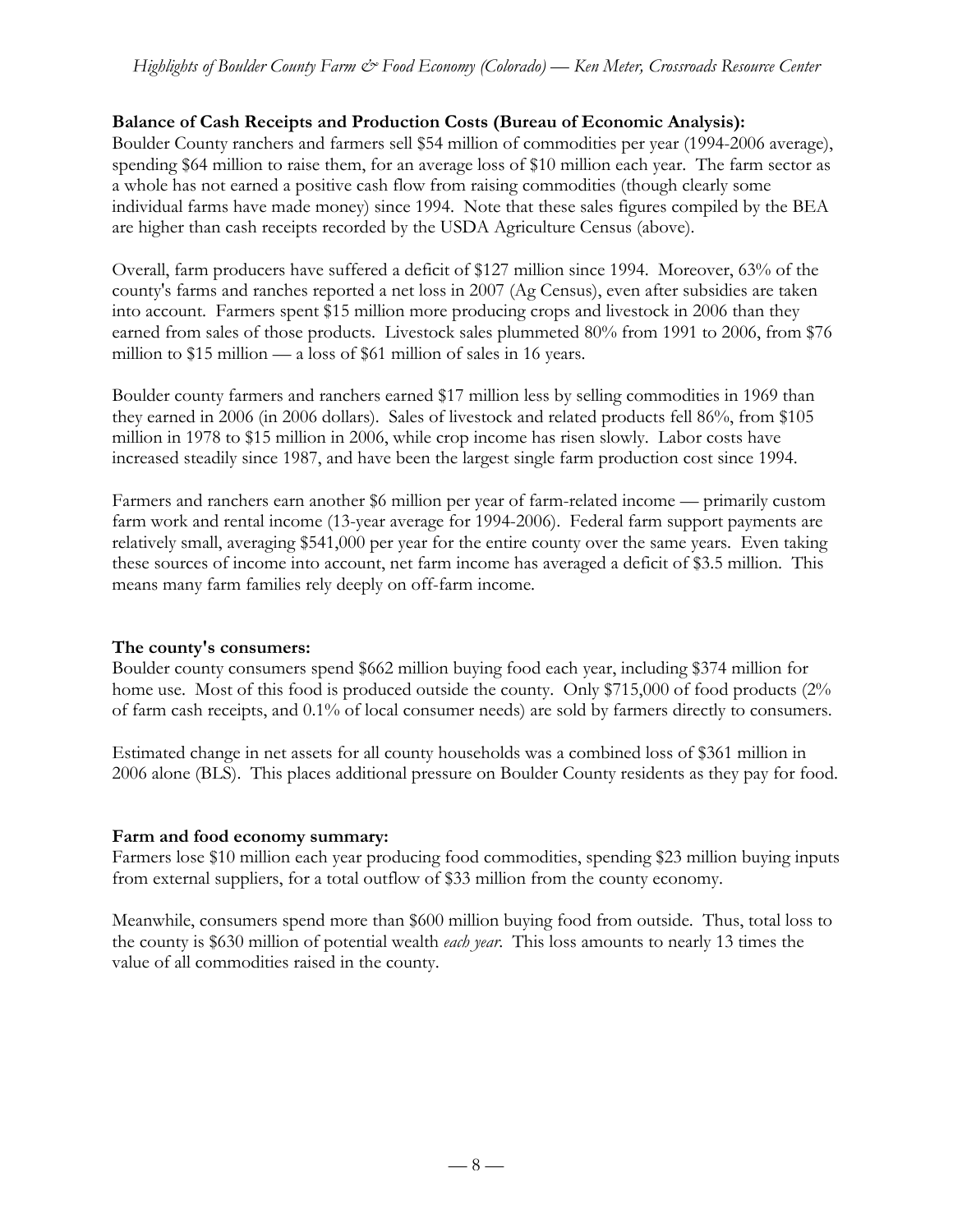#### **Boulder County: markets for food eaten at home (2006):**

*Source: Bureau of Labor Statistics*

|                                     | millions |
|-------------------------------------|----------|
| Meats, poultry, fish, and eggs      | 85       |
| Fruits & vegetables                 | 61       |
| Cereals and bakery products         | 50       |
| Dairy products                      | 42       |
| "Other," incl. sweets, fats, & oils | 137      |

If Boulder County consumers purchased only 9% of the food they need for home use directly from county farmers, this would produce \$34 million of new farm income in Boulder County — an amount equivalent to all of the 2007 farm sales in the county.

#### **Denver Metro area: markets for food eaten at home (2006):**

*Source: Bureau of Labor Statistics*

|                                     | millions |
|-------------------------------------|----------|
| Meats, poultry, fish, and eggs      | 741      |
| Fruits & vegetables                 | 532      |
| Cereals and bakery products         | 435      |
| Dairy products                      | 366      |
| "Other," incl. sweets, fats, & oils | 1,198    |

#### **State of Colorado: markets for food eaten at home (2006):**

Coloradans purchase at least \$9.5 billion of food per year, \$5.4 billion of this to eat at home. *Source: Bureau of Labor Statistics*

|                                     | millions |
|-------------------------------------|----------|
| Meats, poultry, fish, and eggs      | \$1,224  |
| Fruits & vegetables                 | 879      |
| Cereals and bakery products         | 718      |
| Dairy products                      | 605      |
| "Other," incl. sweets, fats, & oils | 1,980    |